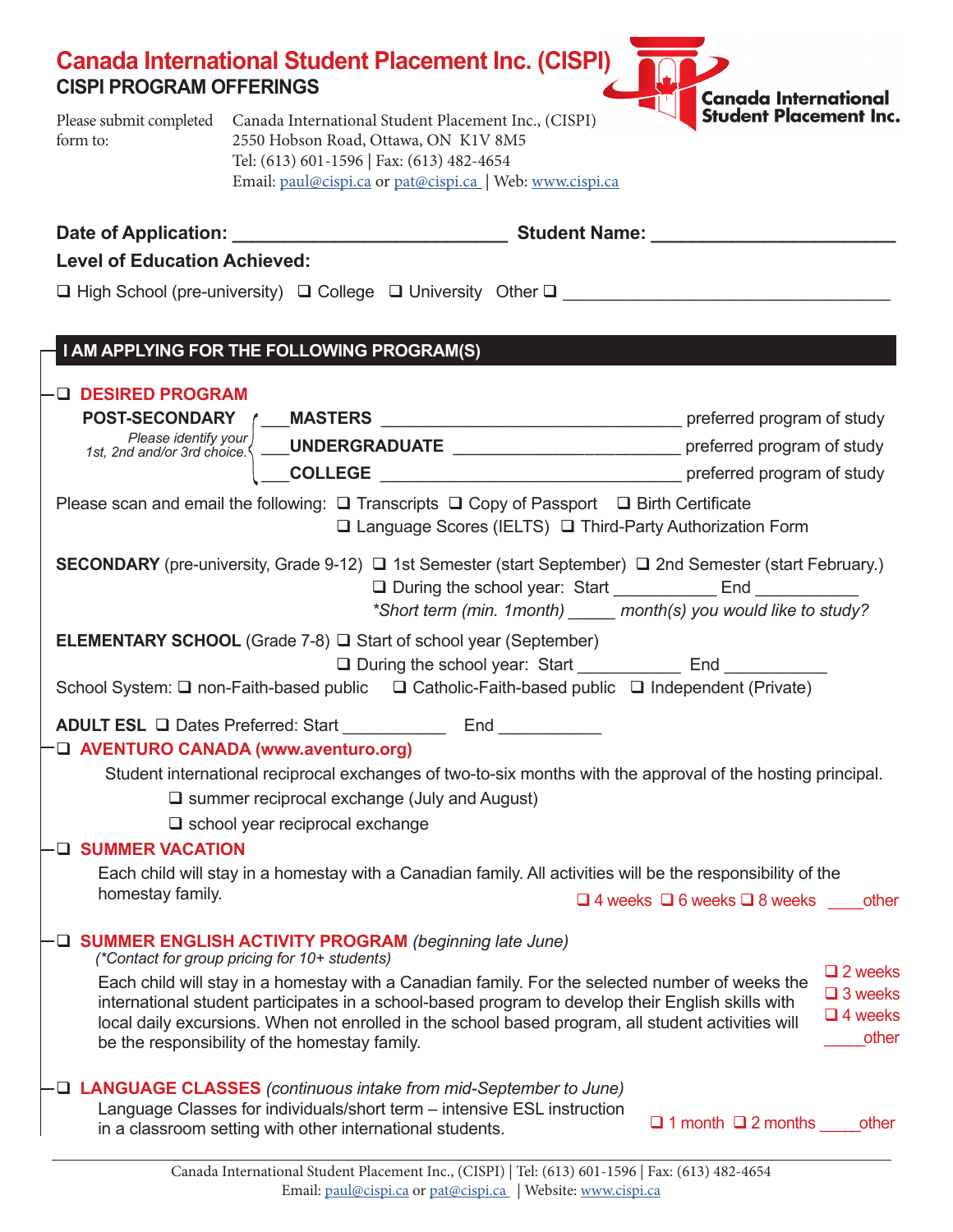

## **STUDENT INFORMATION STUDENT INFORMATION STUDENT INFORMATION**

| <b>Legal Name:</b> | Surname (Family Name)                                                                                                                                                                                                                                                                                                |                                                                                                                                                                                                |                     |                | English Name (if applicable) |                                                                                                           |  |
|--------------------|----------------------------------------------------------------------------------------------------------------------------------------------------------------------------------------------------------------------------------------------------------------------------------------------------------------------|------------------------------------------------------------------------------------------------------------------------------------------------------------------------------------------------|---------------------|----------------|------------------------------|-----------------------------------------------------------------------------------------------------------|--|
|                    |                                                                                                                                                                                                                                                                                                                      |                                                                                                                                                                                                | Given Names         |                |                              |                                                                                                           |  |
| Date of Birth:     | Month/Day/Year                                                                                                                                                                                                                                                                                                       |                                                                                                                                                                                                | Gender:             | Male           | Female                       |                                                                                                           |  |
| Address:           |                                                                                                                                                                                                                                                                                                                      |                                                                                                                                                                                                |                     |                |                              |                                                                                                           |  |
| (In Home Country)  | <b>Street Address</b>                                                                                                                                                                                                                                                                                                |                                                                                                                                                                                                |                     | City           |                              | Province                                                                                                  |  |
|                    | Country                                                                                                                                                                                                                                                                                                              | Postal Code                                                                                                                                                                                    |                     | Area Code      | <b>Phone Number</b>          |                                                                                                           |  |
|                    | <b>Student Email Address:</b>                                                                                                                                                                                                                                                                                        |                                                                                                                                                                                                |                     |                |                              |                                                                                                           |  |
|                    |                                                                                                                                                                                                                                                                                                                      |                                                                                                                                                                                                |                     |                |                              |                                                                                                           |  |
|                    | Please Indicate Your Level of English: <b>Deginner D</b> High Beginner <b>D</b> Intermediate <b>D</b> High Intermediate <b>D</b> Advanced                                                                                                                                                                            |                                                                                                                                                                                                |                     |                |                              |                                                                                                           |  |
|                    | <b>PARENTS' INFORMATION</b>                                                                                                                                                                                                                                                                                          | (if under aged 18)                                                                                                                                                                             |                     |                |                              |                                                                                                           |  |
|                    |                                                                                                                                                                                                                                                                                                                      |                                                                                                                                                                                                |                     |                |                              |                                                                                                           |  |
|                    | Father's Full Legal Name                                                                                                                                                                                                                                                                                             |                                                                                                                                                                                                |                     |                | Mother's Full Legal Name     |                                                                                                           |  |
|                    |                                                                                                                                                                                                                                                                                                                      |                                                                                                                                                                                                |                     |                |                              |                                                                                                           |  |
|                    | <b>Primary Email Address</b>                                                                                                                                                                                                                                                                                         |                                                                                                                                                                                                | <b>Work Number</b>  |                |                              | Mobile Number                                                                                             |  |
|                    | <b>ACCOMODATION AND CARE</b>                                                                                                                                                                                                                                                                                         | Students under the age of 18 must be living with an adult custodian living in Canada who is a permanent resident<br>or a Canadian citizen. All international students must live with a family. |                     |                |                              |                                                                                                           |  |
|                    |                                                                                                                                                                                                                                                                                                                      |                                                                                                                                                                                                |                     |                |                              |                                                                                                           |  |
|                    | <b>Student will require Homestay Placement</b><br>Student will require Custodianship Arrangement                                                                                                                                                                                                                     |                                                                                                                                                                                                |                     |                |                              |                                                                                                           |  |
|                    | Student will live with family member/custodian/other at address indicated below:                                                                                                                                                                                                                                     |                                                                                                                                                                                                |                     |                |                              |                                                                                                           |  |
|                    |                                                                                                                                                                                                                                                                                                                      |                                                                                                                                                                                                |                     |                |                              |                                                                                                           |  |
|                    | First Name $\Box$ Ms. $\Box$ Mrs.<br>$\Box$ Mr.                                                                                                                                                                                                                                                                      | <b>Family Name</b>                                                                                                                                                                             |                     |                | Relationship to Student      |                                                                                                           |  |
| <b>Address:</b>    |                                                                                                                                                                                                                                                                                                                      |                                                                                                                                                                                                |                     |                |                              |                                                                                                           |  |
| (In Ottawa)        | <b>Street Address</b>                                                                                                                                                                                                                                                                                                |                                                                                                                                                                                                |                     | City, Province |                              | Postal Code                                                                                               |  |
|                    | Home Phone Number                                                                                                                                                                                                                                                                                                    |                                                                                                                                                                                                | <b>Mobile Phone</b> |                | Email                        |                                                                                                           |  |
|                    | <b>HEALTH INFORMATION</b>                                                                                                                                                                                                                                                                                            |                                                                                                                                                                                                |                     |                |                              |                                                                                                           |  |
|                    |                                                                                                                                                                                                                                                                                                                      |                                                                                                                                                                                                |                     |                |                              |                                                                                                           |  |
|                    | Does the student have any allergies / medical conditions / or take any medication?<br>If Yes, please describe: The contract of the contract of the contract of the contract of the contract of the contract of the contract of the contract of the contract of the contract of the contract of the contract of the c |                                                                                                                                                                                                |                     |                | Yes<br>No                    |                                                                                                           |  |
|                    |                                                                                                                                                                                                                                                                                                                      |                                                                                                                                                                                                |                     |                |                              |                                                                                                           |  |
|                    | Does the student have a perceived or documented learning disability, physical handicap, social integration difficulty, behavioural concern<br>or history of criminal behaviour?                                                                                                                                      |                                                                                                                                                                                                |                     |                | Yes<br>No                    |                                                                                                           |  |
|                    |                                                                                                                                                                                                                                                                                                                      |                                                                                                                                                                                                |                     |                |                              |                                                                                                           |  |
|                    |                                                                                                                                                                                                                                                                                                                      |                                                                                                                                                                                                |                     |                |                              |                                                                                                           |  |
|                    | PERMISSION TO RELEASE INFORMATION                                                                                                                                                                                                                                                                                    | the student.                                                                                                                                                                                   |                     |                |                              | This section must be filled out to authorize the agent to receive personal and academic information about |  |
|                    | I authorize CANADA INTERNATIONAL STUDENT PLACEMENT INC. to receive personal, school and homestay information electronically                                                                                                                                                                                          |                                                                                                                                                                                                |                     |                |                              |                                                                                                           |  |
|                    | Name of Agent/Agency                                                                                                                                                                                                                                                                                                 |                                                                                                                                                                                                |                     |                |                              |                                                                                                           |  |
| of                 | Name of Student control on my behalf.                                                                                                                                                                                                                                                                                |                                                                                                                                                                                                |                     |                |                              |                                                                                                           |  |
|                    |                                                                                                                                                                                                                                                                                                                      |                                                                                                                                                                                                |                     |                |                              |                                                                                                           |  |
|                    |                                                                                                                                                                                                                                                                                                                      |                                                                                                                                                                                                |                     |                |                              |                                                                                                           |  |
|                    |                                                                                                                                                                                                                                                                                                                      |                                                                                                                                                                                                |                     |                |                              |                                                                                                           |  |
|                    |                                                                                                                                                                                                                                                                                                                      |                                                                                                                                                                                                |                     |                |                              |                                                                                                           |  |
|                    |                                                                                                                                                                                                                                                                                                                      |                                                                                                                                                                                                |                     |                |                              | Canada International<br><b>Student Placement Inc.</b>                                                     |  |